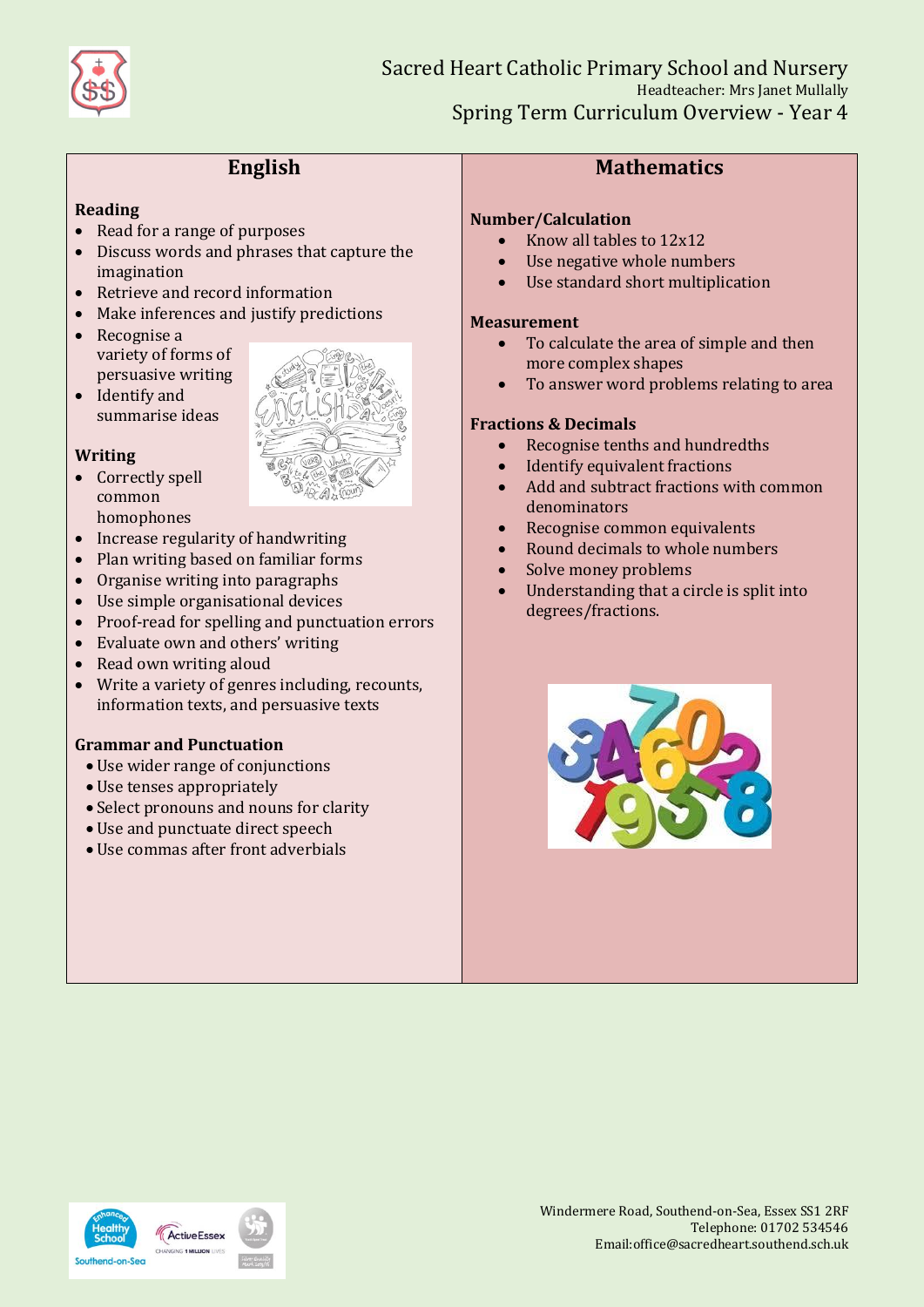

| <b>Science</b>                                                                                                                                                                                                                                                                                                                                                                                                                                                                                                                                                                                                                                                                                           | <b>R.E.</b>                                                                                                                                                                                                                                                                                                                                                                                                                                                                                                                     |
|----------------------------------------------------------------------------------------------------------------------------------------------------------------------------------------------------------------------------------------------------------------------------------------------------------------------------------------------------------------------------------------------------------------------------------------------------------------------------------------------------------------------------------------------------------------------------------------------------------------------------------------------------------------------------------------------------------|---------------------------------------------------------------------------------------------------------------------------------------------------------------------------------------------------------------------------------------------------------------------------------------------------------------------------------------------------------------------------------------------------------------------------------------------------------------------------------------------------------------------------------|
| <b>Living Things</b><br>Understand what is a<br>living thing<br>Recognise that living<br>$\bullet$<br>things can be grouped<br>in a variety of ways<br>Explore and use<br>$\bullet$<br>classification keys to help group, identify and<br>name a variety of living things in their local and<br>wider environment, using food chains<br>Recognise that environments can change and<br>$\bullet$<br>that this can sometimes pose dangers to living<br>things                                                                                                                                                                                                                                              | To follow the locally agreed Syllabus for RE 'Come<br>and See'<br><b>Community</b><br>How we belong to different communities. How<br>$\bullet$<br>Jesus choose people.<br>The life of the local Christian community.<br>The role of lay people in the Church<br><b>Giving &amp; Receiving</b><br>Giving and receiving every day.<br>$\bullet$<br>How the Eucharist takes place.<br>$\bullet$<br><b>Self-Discipline</b><br>Being self-disciplined in our<br>$\bullet$<br>everyday life.<br>How to live during Lent.<br>$\bullet$ |
| <b>Music</b><br>Use voice and instruments with increasing<br>accuracy, control and expression<br>Improvise and compose music<br>Listen with attention to detail<br>Appreciate wide range of live and recorded<br>music                                                                                                                                                                                                                                                                                                                                                                                                                                                                                   | Holy Week.<br>$\bullet$<br><b>New Life</b><br>The effect of good news.<br>$\bullet$<br>The story of Pentecost.<br>$\bullet$<br>The story of St Paul.<br>$\bullet$                                                                                                                                                                                                                                                                                                                                                               |
|                                                                                                                                                                                                                                                                                                                                                                                                                                                                                                                                                                                                                                                                                                          |                                                                                                                                                                                                                                                                                                                                                                                                                                                                                                                                 |
| P.E.                                                                                                                                                                                                                                                                                                                                                                                                                                                                                                                                                                                                                                                                                                     | <b>PSHE</b>                                                                                                                                                                                                                                                                                                                                                                                                                                                                                                                     |
| <b>Indoor Athletics</b><br>Further develop skills in our<br>$\bullet$<br>indoor athletic events.<br>Concentrate on developing good<br>$\bullet$<br>running, jumping and throwing technique.<br>Take part in set challenges for distance and time.<br>$\bullet$<br>To begin to recognise improvements in<br>themselves and others.<br>To begin to work co-operatively with others in a<br>team environment.<br>Tag Rugby<br>• Learn how to successfully and consistently<br>demonstrate the four core skills of tag rugby<br>(running, catching, passing and tackling)<br>To begin exploring modified matches.<br>٠<br>To have good knowledge of attacking and<br>٠<br>defending concepts when in a team. | Family, friends and others<br>To know that we reflect God's image in our<br>relationships with others<br>Understanding ways to maintain and<br>develop good relationships and strategies to<br>use then they go wrong<br>To understand the difference between a<br>group of friends and a 'clique'<br>Sharing on-line<br>Understanding how to use technology safely<br>and how to report inappropriate materials<br>Computing<br>Presenting the weather<br><b>Using Excel</b><br><b>Using algorithms</b>                        |